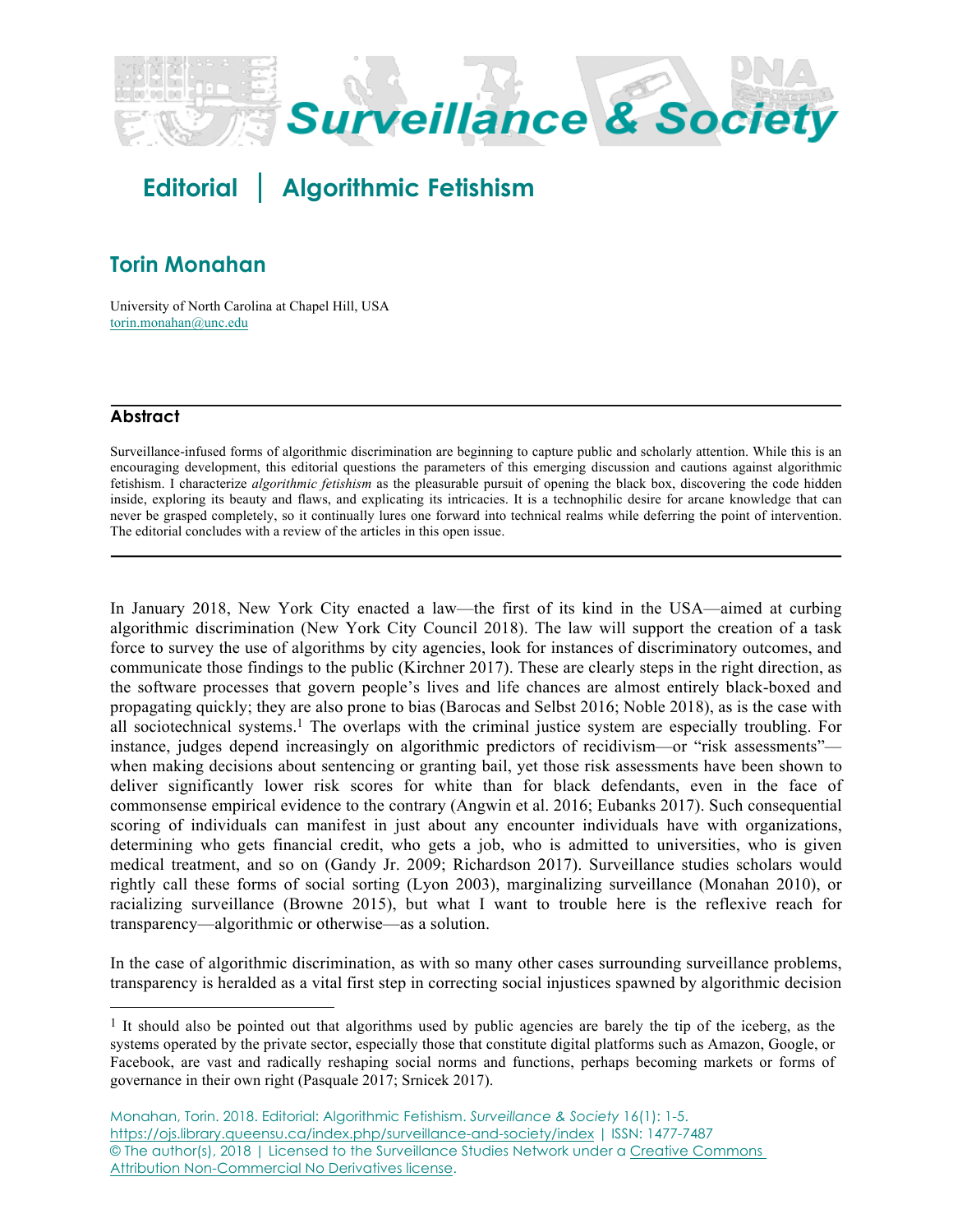making. As the ACLU declares, "Algorithms are not inherently evil. . . . But without transparency and a clear plan to address their flaws, they might do more harm than good" (Richardson 2017: n.p.). The logic is unsettling, though, because it does not exactly contest the integration of algorithmic systems into institutions or probe their infrastructural politics.2 Instead, it suggests that any offending algorithm could be replaced with a more fair or just substitute, provided that we shed sufficient light on the code to properly identify—and fix—its flaws.

Just as proponents of new technological systems are disposed to fetishize them, I worry that scholars and civil society groups run a similar risk when calling for algorithmic transparency (e.g., ACM 2017; EPIC 2015). From an academic perspective, even a critical one, *algorithmic fetishism* manifests in the pleasurable pursuit of opening the black box, discovering the code hidden inside, exploring its beauty and flaws, and explicating its intricacies.<sup>3</sup> It is a technophilic desire for arcane knowledge that can never be grasped completely, so it continually lures one forward into technical realms while deferring the point of intervention. Following from other critiques of transparency projects, it is essential to bear in mind transparency's roots in scientific epistemic cultures that were from the start limiting and exclusionary (Ananny and Crawford 2016; Haraway 1997; Knorr-Cetina 1999). More than that, calls for transparency resonate strongly with modern scientific rationalities that invite surveillance, quantification, and data analysis as the basis for decision making (Giddens 1990; Porter 1995; Scott 1998). It is a call for surveillance as a corrective to surveillance, which is an iterative mode that never breaks the cycle even when it repeatedly fails to actualize progressive social change (Brucato 2015; Hetherington 2011).

While it is critical to open up the black box of algorithmic production, that will always be an insufficient response to the forms of discrimination engendered by them because algorithms cannot be separated from the context of their production and use. They do not act independent of social context, despite alarmist, deterministic narratives about their automated capacities. Racialized algorithmic violence, for instance, cannot be eradicated by tracing down the offending code and splicing it with an uncorrupted variant, as if the domain of computer code was or ever could be a pure dimension free from human prejudices and politics, as if "purity" were not an entirely bankrupt concept in the contemporary conjuncture. Clearly, the violence and prejudice of algorithms is, and always was, an extension of those qualities in societies. So, fetishizing algorithms, even from a critical position, risks sidelining the *harder* empirical, theoretical, and political work of tracing those links and creating a space for the emergence of more just alternatives.

#### **Overview of Articles**

Although the papers in this open issue are not about algorithms directly, they nicely demonstrate the strengths of surveillance studies to attend to the social and cultural contexts within which surveillance systems are deployed. They offer a counterpoint to the gravitational pull of algorithmic fetishism in a time when stories of data abuses by digital platforms (e.g., Facebook's data sharing with Cambridge Analytica) dominate public attention.

In the first article in the issue, Christoph Musik (2018) illustrates how smart cameras are not only blackboxed but also discursively constructed as mystical entities whose functions defy conventional understanding. In emphasizing the agency of discrete artifacts like smart cameras, media outlets further occlude the wider sociotechnical systems that make such cameras operational, the norms enforced by the

<sup>&</sup>lt;sup>2</sup> I am thinking here of the insight from science and technology studies (STS) that categories and classification schemes possess a politics by their very design, in their structure and institutionalization, regardless of—or in addition to—their content (Bowker and Star 1999). Making the content or code transparent, or even altering that content or code, would not necessarily transform the social orders produced by such systems.

<sup>&</sup>lt;sup>3</sup> Writing in a slightly different register, Kate Crawford (2016) also enjoins scholars to look "beyond algorithms as fetishized objects" (89) so that they could study the many actors involved in algorithm production and mediation.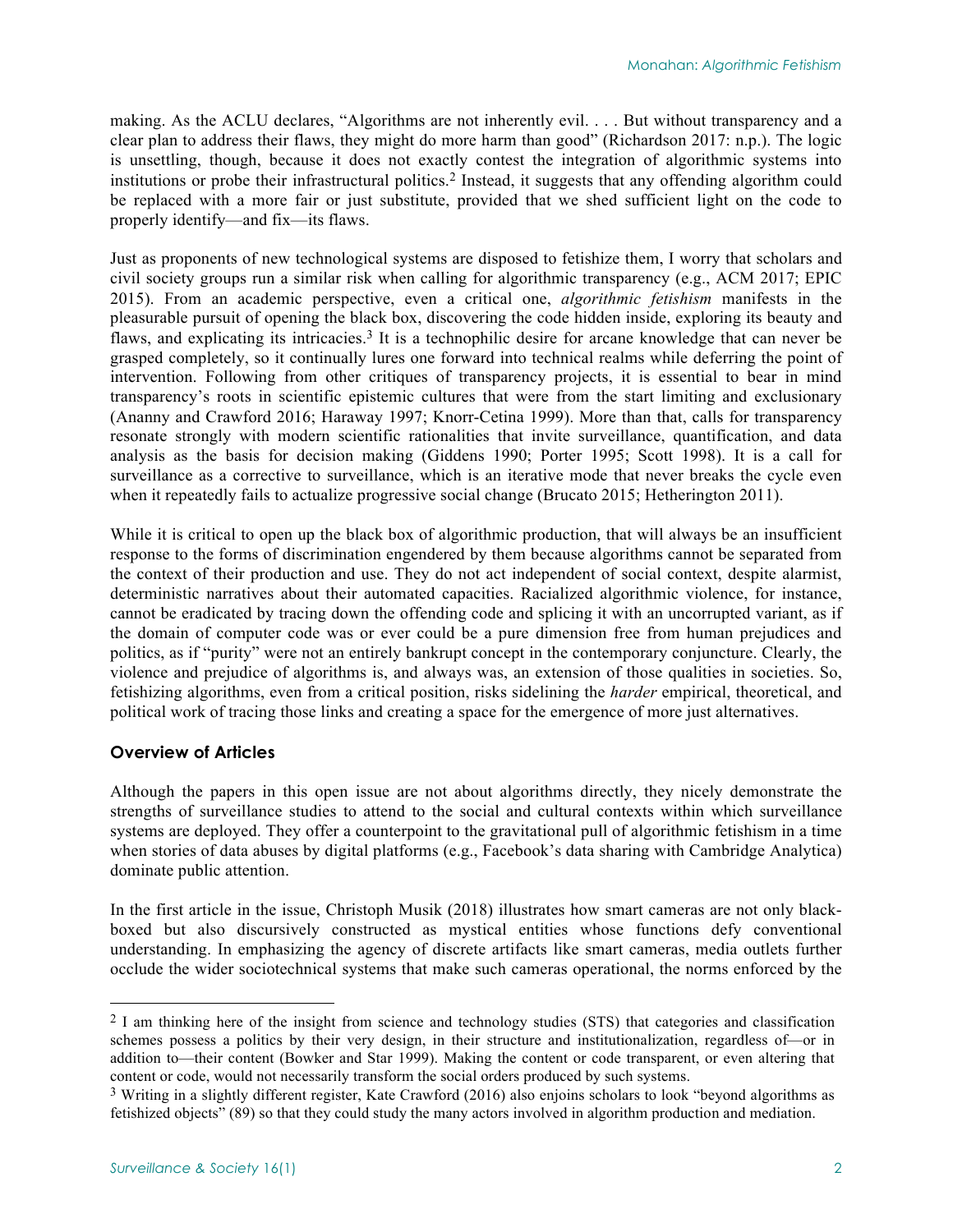systems, and especially the human agency and choices involved in designing, training, and maintaining the systems. In Musik's case, the technology under investigation is an automatic toll sticker detection system that has been deployed on Austrian highways. He reveals that the scant media attention given to the system emphasized economic gain and the enforcement of laws—casting it in a positive light—not the elements of the system that purportedly make it "smart." Through a process of familiarization, the innovative aspects of the system are downplayed: it is just another camera, albeit a somewhat "smarter" one than previous generations. The effect, though, is inoculation against public concern, cultivating tacit consent to ubiquitous surveillance systems with obscure, polyvalent functions. Technological somnambulism, to invoke Langdon Winner's (1986) felicitous phrase, is not a natural state but rather one constantly, meticulously produced, even if unintentionally so.

Mark A. Wood and Chrissy Thompson's (2018) article on "crowdsourced countersurveillance" investigates roadway surveillance from another angle: that of citizens using publicly generated socialmedia data to circumvent police camera traps and random breath-testing stations in Australia. As the authors illustrate, social media sites do not simply collect and convey information; rather, they play a vital role in the construction of public perceptions of and reactions to state surveillance ceremonies. At the same time, I would add, the creation of such shared online archives falls into the register of *digital positivism*. The amassing of visual photographic evidence, geotagged maps, and timestamps conveys an aura of robust empirical truth claims. These modes of engagement sidestep questions about the politics or indeterminacy of such positivistic representational practices. In other words, in this instance, countersurveillance efforts seek to combat the knowledge claims of the police (e.g., about speeding or intoxication) with alternative knowledge claims (e.g., about police locations) without pausing to reflect on the epistemological underpinnings or systemic outcomes of these evidentiary practices. Data imperatives and platform monopolies prevail, with all parties—even antagonistically positioned ones—contributing to their reproduction.

At the same time, as Mike Zajko (2018) asserts in his article, there are fundamental tensions between the security objectives of different institutions and institutional actors. Intelligence agencies (e.g., NSA, GCHQ) generally seek to undermine security protections, while information technology (IT) security providers attempt to thwart such efforts. These insights are important in making sense of the wider ecology of national security. Seamless public-private partnerships may be a strategic intelligence goal (Regan, Monahan, and Craven 2015; Ball et al. 2015), but mission conflicts persist and can generate disjunctures that point toward both resistance possibilities *and* limitations. As Zajko posits: "IT security has become a means of resistance . . . [but] resistance should be a means to an end" (47-48). Privacyenhancing technologies and encryption efforts will always be insufficient without altering the political conditions that frame security imperatives in zero-sum terms, where the destabilization of others is perceived as necessary for self-protection.

Josh A. Hendrix and his colleagues (2018) draw upon multiple quantitative datasets to argue that racial asymmetries between police departments and communities are an important factor in police adoption of surveillance systems. When mostly white police departments do not demographically represent the communities they serve, they are more likely to view racial minorities as dangerous outsiders in need of additional scrutiny. Thus, perceived social distance may be more important than policing objectives, crime rates, or budgets in determining the use of surveillance. As I would add, whether the surveillance systems are algorithmically driven or not, police perspectives on the need for such surveillance systems are infused with biases that motivate their adoption and guide their application. This empirically grounded article traces the outlines of such patterns and uncovers some of the likely reasons for them.

In his piece on compulsory identification cards for Italian football (soccer) fans, Alberto Testa (2018) questions the implications of new state surveillance systems intended to prevent hooliganism in and around sporting events. Whereas there may be strong public safety rationales for excluding populations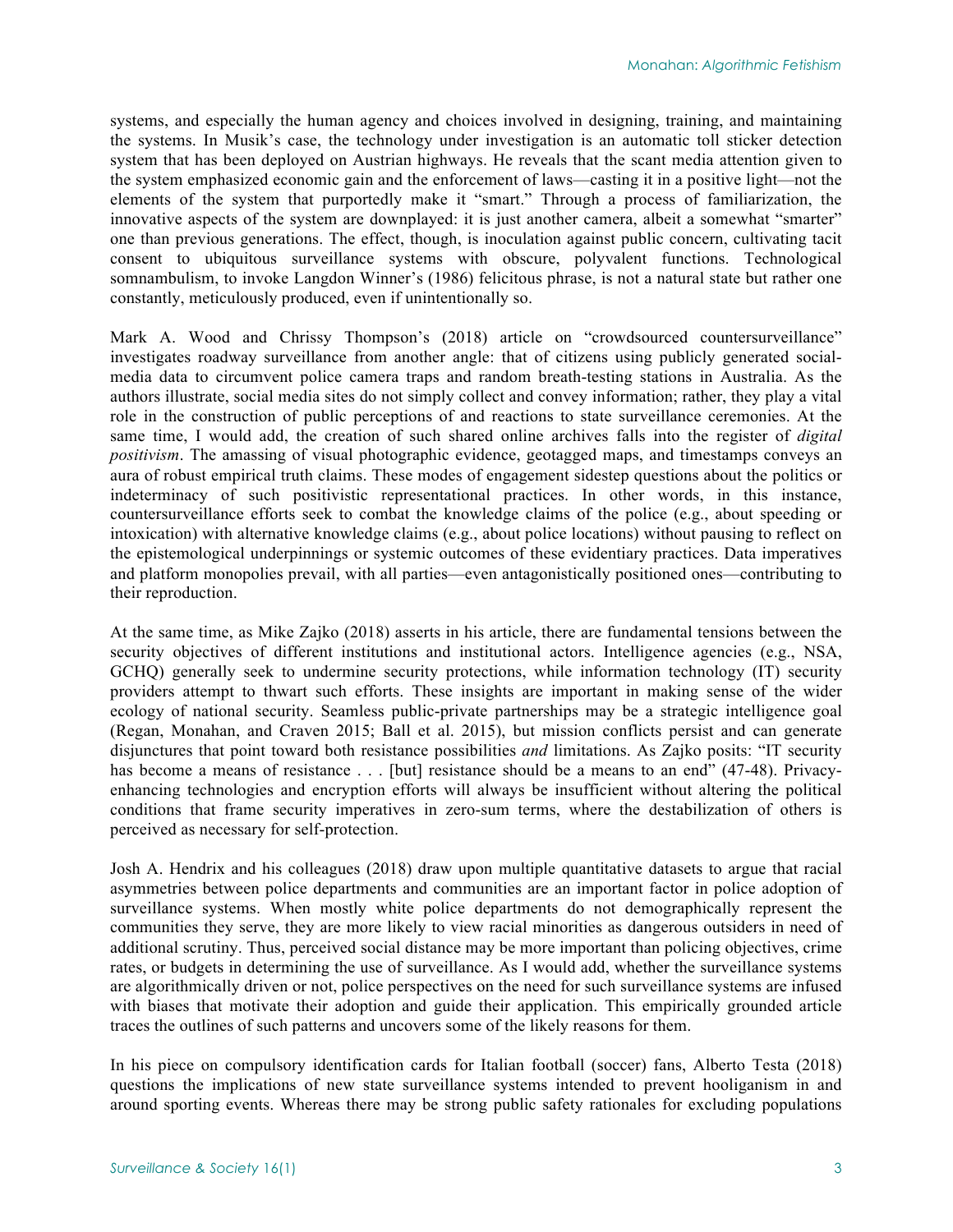deemed potentially dangerous, Testa argues that identity card schemes contribute to larger patterns in state governance regimes founded on legal exception. Fan identification cards may be normalized if symbolically associated with commercial loyalty cards, yet they require fans to submit to another layer of state surveillance operating on a quasi-legal parallel track. For Testa, the very fact of a system that requires one to furnish his or her papers (or cards) to authorities upon demand should disquiet anyone concerned about civil liberties and freedom.

In the final article in this issue, Jeeshan Gazi (2018) performs a close reading of the 1998 experimental Japanese film *Love & Pop*. Shot with many digital cameras from a variety of angles (e.g., upskirt shots), this film—directed by Hideaki Anno—follows a Japanese schoolgirl engaging in disturbing encounters of "compensated dating" with older men. For Gazi, the film provides an early depiction of the kinds of selfsurveillance that characterize social media use today, particularly for women and girls who might internalize an awareness of the constant threat of being objectified. As Gazi writes, "the attempt to curate one's virtual self depends on a self-management informed by paranoia" (97). Although I am not convinced that the film resists being read as an enactment of the misogynistic male gaze, as Gazi suggests, it can direct our attention and critiques to the formation and negotiation of gendered subjectivities in social-media saturated environments.

#### **References**

- ACM. 2017. Statement on Algorithmic Transparency and Accountability. *ACM US Public Policy Council*, May 25. Available from https://http://www.acm.org/binaries/content/assets/public-policy/2017 joint statement algorithms.pdf [accessed March 29, 2018].
- Ananny, Mike, and Kate Crawford. 2016. Seeing without knowing: Limitations of the transparency ideal and its application to algorithmic accountability. *New Media & Society* 20 (3):973-989
- Angwin, Julia, Jeff Larson, Surya Mattu, and Lauren Kirchner. 2016. Machine Bias. *ProPublica*, May 23. Available from https://http://www.propublica.org/article/machine-bias-risk-assessments-in-criminal-sentencing [accessed March 29, 2018].
- Ball, Kirstie, Ana Canhoto, Elizabeth Daniel, Sally Dibb, Maureen Meadows, and Keith Spiller. 2015. *The Private Security State?: Surveillance, Consumer data and the War on Terror*. Copenhagen: Copenhagen Business School Press.
- Barocas, Solon, and Andrew D. Selbst. 2016. Big Data's Disparate Impact. *California Law Review* 104 (3):671-732
- Bowker, Geoffrey C., and Susan Leigh Star. 1999. *Sorting Things Out: Classification and its Consequences*. Cambridge, MA: MIT Press.
- Browne, Simone. 2015. *Dark matters: On the surveillance of blackness*. Durham: Duke University Press.
- Brucato, Ben. 2015. The New Transparency: Police Violence in the Context of Ubiquitous Surveillance. *Media and Communication* 3 (3):39-55
- Crawford, Kate. 2016. Can an algorithm be agonistic? Ten scenes from life in calculated publics. *Science, Technology & Human Values* 41 (1):77-92
- EPIC. 2015. Algorithmic Transparency: End Secret Profiling. *Electronic Privacy Information Center*, February 25. Available from https://http://www.epic.org/algorithmic-transparency/ [accessed March 29, 2018].
- Eubanks, Virginia. 2017. *Automating Inequality: How High-Tech Tools Profile, Police, and Punish the Poor*. New York: St. Martin's Press.
- Gandy Jr., Oscar H. 2009. *Coming to Terms with Chance: Engaging Rational Discrimination and Cumulative Disadvantage*. Burlington, VT: Ashgate.
- Gazi, Jeeshan. 2018. Soiveillance: Self-Consciousness and the Social Network in Hideaki Anno's Love & Pop. *Surveillance & Society* 16 (1):84-111.
- Giddens, Anthony. 1990. *The Consequences of Modernity*. Stanford, Calif.: Stanford University Press.
- Haraway, Donna J. 1997. *Modest\_Witness@Second\_Millennium.FemaleMan\_Meets\_OncoMouse: Feminism and Technoscience*. New York: Routledge.
- Hendrix, Josh A., Travis A. Taniguchi, Kevin J. Strom, Kelle Barrick, and Nicole J. Johnson. 2018. The Eyes of Law Enforcement in the New Panopticon: Police-Community Racial Asymmetry and the Use of Surveillance Technology. *Surveillance & Society* 16 (1):53-68.
- Hetherington, Kregg. 2011. *Guerrilla auditors: the politics of transparency in neoliberal Paraguay*. Durham, NC: Duke University Press.
- Kirchner, Lauren. 2017. New York City moves to create accountability for algorithms. *Ars Technica*, December 19. Available from https://arstechnica.com/tech-policy/2017/12/new-york-city-moves-to-create-accountability-for-algorithms/ [accessed March 29, 2018].